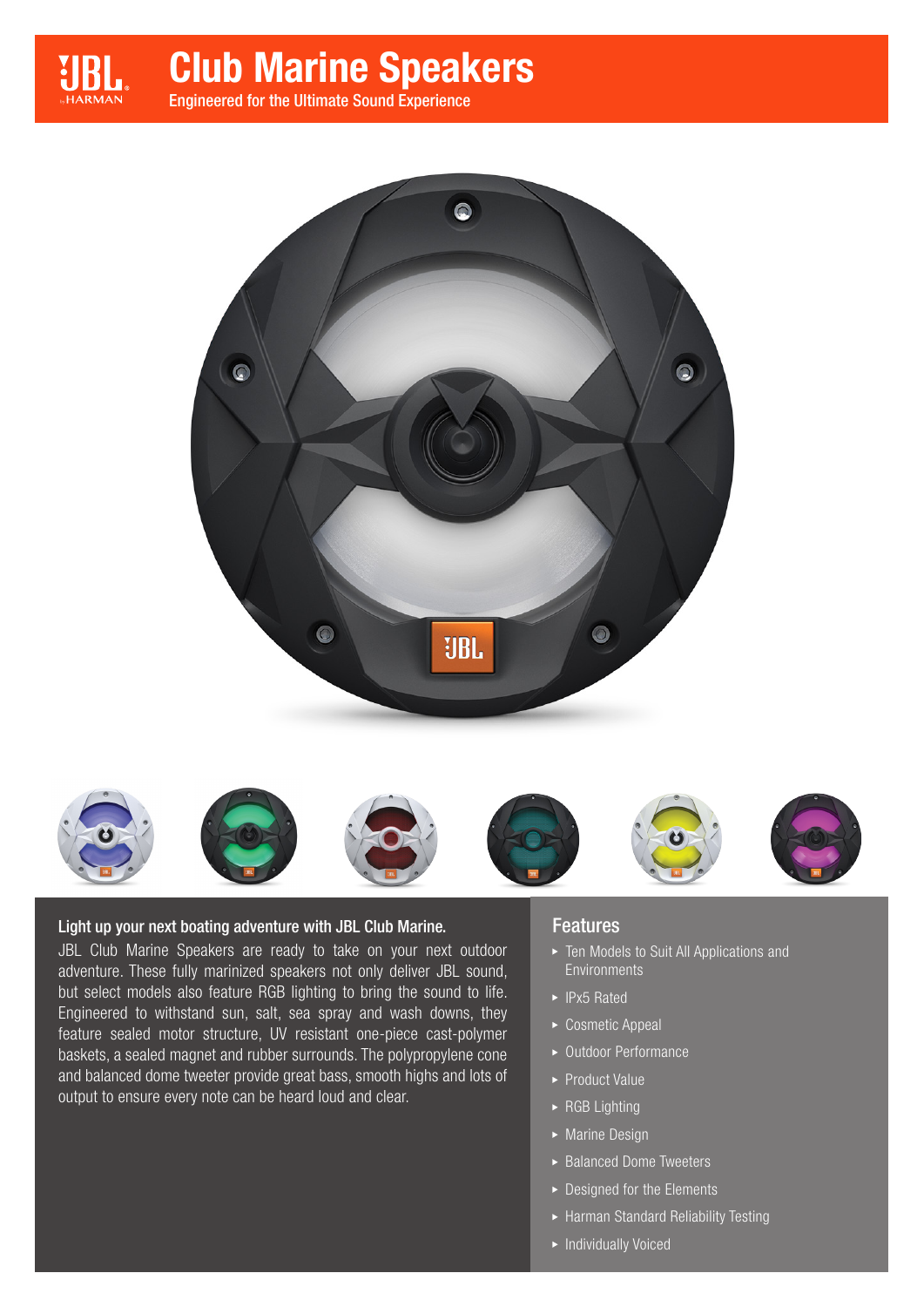Engineered for the Ultimate Sound Experience

# Features and Benefits

# Ten Models to Suit All Applications and Environments

Club Marine MS65W—6-1/2" (160mm) two-way marine audio multi-element speaker – White Club Marine MS65LW—6-1/2" (160mm) two-way marine audio multi-element speaker with RGB lighting – White Club Marine MS65B—6-1/2" (160mm) two-way marine audio multi-element speaker – Black Club Marine MS65LB—6-1/2" (160mm) two-way marine audio multi-element speaker with RGB lighting – Black Club Marine MS8W—8" (200mm) two-way marine audio multi-element speaker – White Club Marine MS8LW—8" (200mm) two-way marine audio multi-element speaker with RGB lighting – White Club Marine MS8B—8" (200mm) two-way marine audio multi-element speaker – Black Club Marine MS8LB—8" (200mm) two-way marine audio multi-element speaker with RGB lighting – Black Club Marine MS10LW—10" (250mm) marine audio multi-element subwoofer with RGB lighting – White Club Marine MS10LB—10" (250mm) marine audio multi-element subwoofer with RGB lighting – Black

#### IPx5 Rated

Marine-grade materials & components to suit the demands of a harsh outdoor environment with an IPx5 marine rating.

#### Cosmetic Appeal

Product family look and feel to meet the needs of our JBL customers.

#### Outdoor Performance

Accentuated performance at frequencies heard in an open-air environment.

#### Product Value

Great performance at an affordable price point.

#### RGB Lighting

Multi-color RGB LED lighting engineered to withstand the harshest environment and keep the party going all night long.

#### Marine Design

Bridge mounted (grille mounted) tweeters to avoid water intrusion past the woofer cone.

HARMAN International Industries, Incorporated 8500 Balboa Boulevard, Northridge, CA 91329 USA www.jbl.com

#### Balanced Dome Tweeters

Weather resistant tweeters deliver a smooth high-frequency response and increased power handling for highs and mids, which equates to more lifelike sound from vocals, cymbals, brass instruments and pianos.

#### Designed for the Elements

Their one-piece polymer basket is designed to stand the test of time, even after long exposure to the sun and salt. Rubber surrounds offer superior edge protection and are much more reliable than foam. And a grille-mounted tweeter allows the front of the woofer cone to be sealed, protecting the motor structure from sea spray.

#### Harman Standard Reliability Testing

JBL speakers have to undergo a testing process that would destroy lesser speakers. JBL freezes them, bakes them, shakes them, blasts them with ultraviolet light and drives them at full power for days at a time. In the case of our marine speakers, we add salt spray and UV to ensure that they provide years of enjoyment without missing a beat.

#### Individually Voiced

For most brands, off-the-shelf speakers and a cursory approval of frequency response curves are good enough. That's not the case with JBL. We don't only listen to our speakers against the competition — we voice them against each other to ensure each line has the consistent JBL sound signature that's known and sought out by those who care about their audio. This is just part of an extensive development process undertaken by some of the best transducer engineers in the world to provide the finest listening experience at any price point.

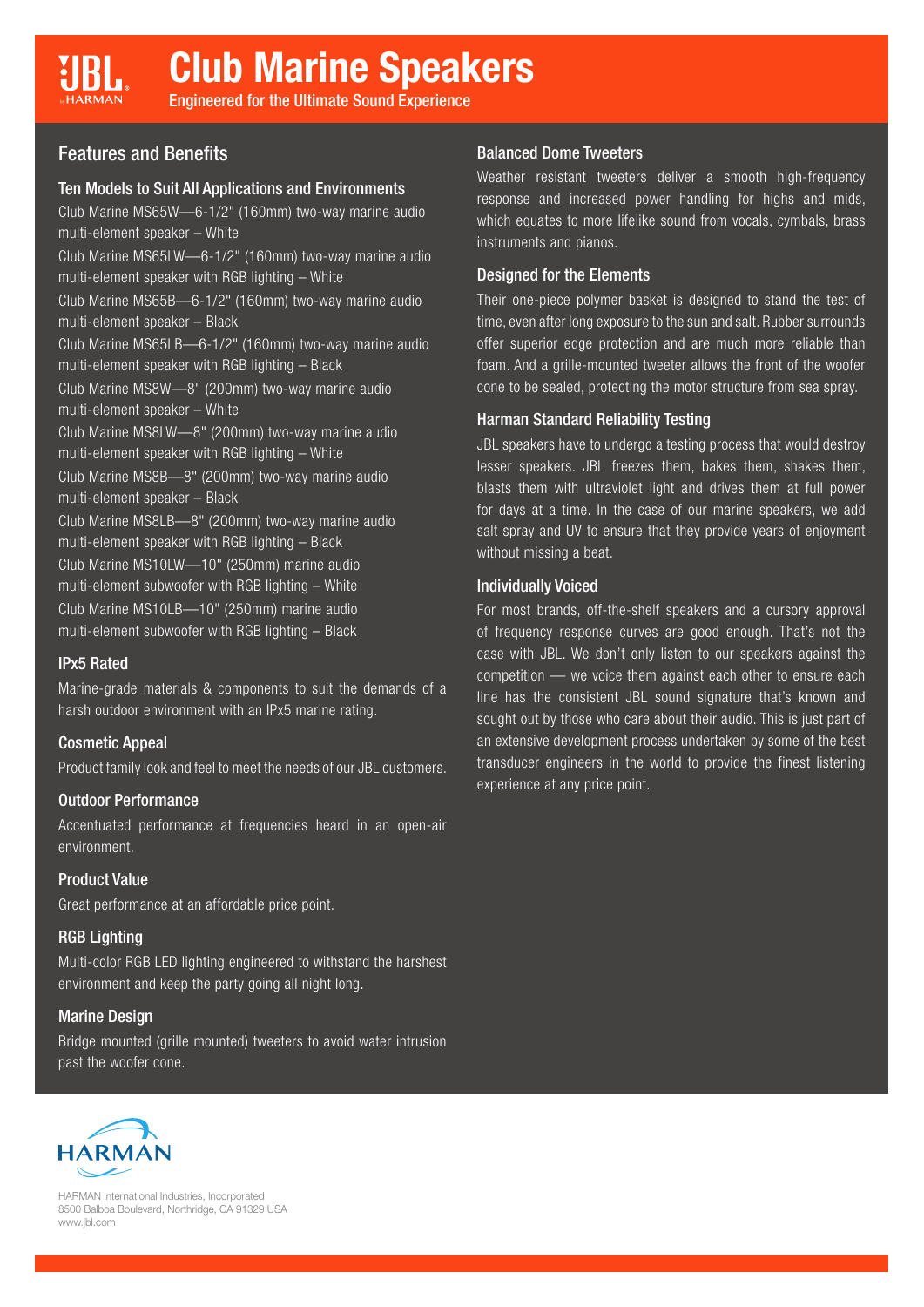Engineered for the Ultimate Sound Experience



# What's in the Box

#### Club Marine MS65LW

1 x Speakers with grilles, pr. 1 x Stainless steel mounting hardware 1 x Foam gasket, pr. 1 x RGB lighting pigtail harness, pr. 1 x JBL logo 2prs 1 x Quick Start Guide

#### Club Marine MS65W

1 x Speakers with grilles, pr. 1 x Stainless steel mounting hardware 1 x Foam gasket, pr. 1 x JBL logo 2prs 1 x Quick Start Guide

#### Club Marine MS65LB

1 x Speakers with grilles, pr. 1 x Stainless steel mounting hardware 1 x Foam gasket, pr. 1 x RGB lighting pigtail harness, pr. 1 x JBL logo 2prs 1 x Quick Start Guide

#### Club Marine MS65B

1 x Speakers with grilles, pr. 1 x Stainless steel mounting hardware 1 x Foam gasket, pr. 1 x JBL logo 2prs 1 x Quick Start Guide

#### Club Marine MS8LW

1 x Speakers with grilles, pr. 1 x Stainless steel mounting hardware 1 x Foam gasket, pr. 1 x RGB lighting pigtail harness, pr. 1 x JBL logo 2prs 1 x Quick Start Guide

# Club Marine MS8W

1 x Speakers with grilles, pr. 1 x Stainless steel mounting hardware 1 x Foam gasket, pr. 1 x JBL logo 2prs 1 x Quick Start Guide

#### Club Marine MS8LB

1 x Speakers with grilles, pr. 1 x Stainless steel mounting hardware 1 x Foam gasket, pr.

1 x RGB lighting pigtail harness, pr. 1 x JBL logo 2prs 1 x Quick Start Guide

#### Club Marine MS8B

- 1 x Speakers with grilles, pr.
- 1 x Stainless steel mounting hardware
- 1 x Foam gasket, pr.
- 1 x JBL logo 2prs
- 1 x Quick Start Guide

#### Club Marine MS10LW

1 x Subwoofer with grille, pr. 1 x Stainless steel mounting hardware 1 x Foam gasket 1 x RGB lighting pigtail harness 1 x JBL logo 2prs 1 x Quick Start Guide

#### Club Marine MS10LB

- 1 x Subwoofer with grille, pr.
- 1 x Stainless steel mounting hardware
- 1 x Foam gasket
- 1 x RGB lighting pigtail harness
- 1 x JBL logo 2prs
- 1 x Quick Start Guide



HARMAN International Industries, Incorporated 8500 Balboa Boulevard, Northridge, CA 91329 USA www.jbl.com